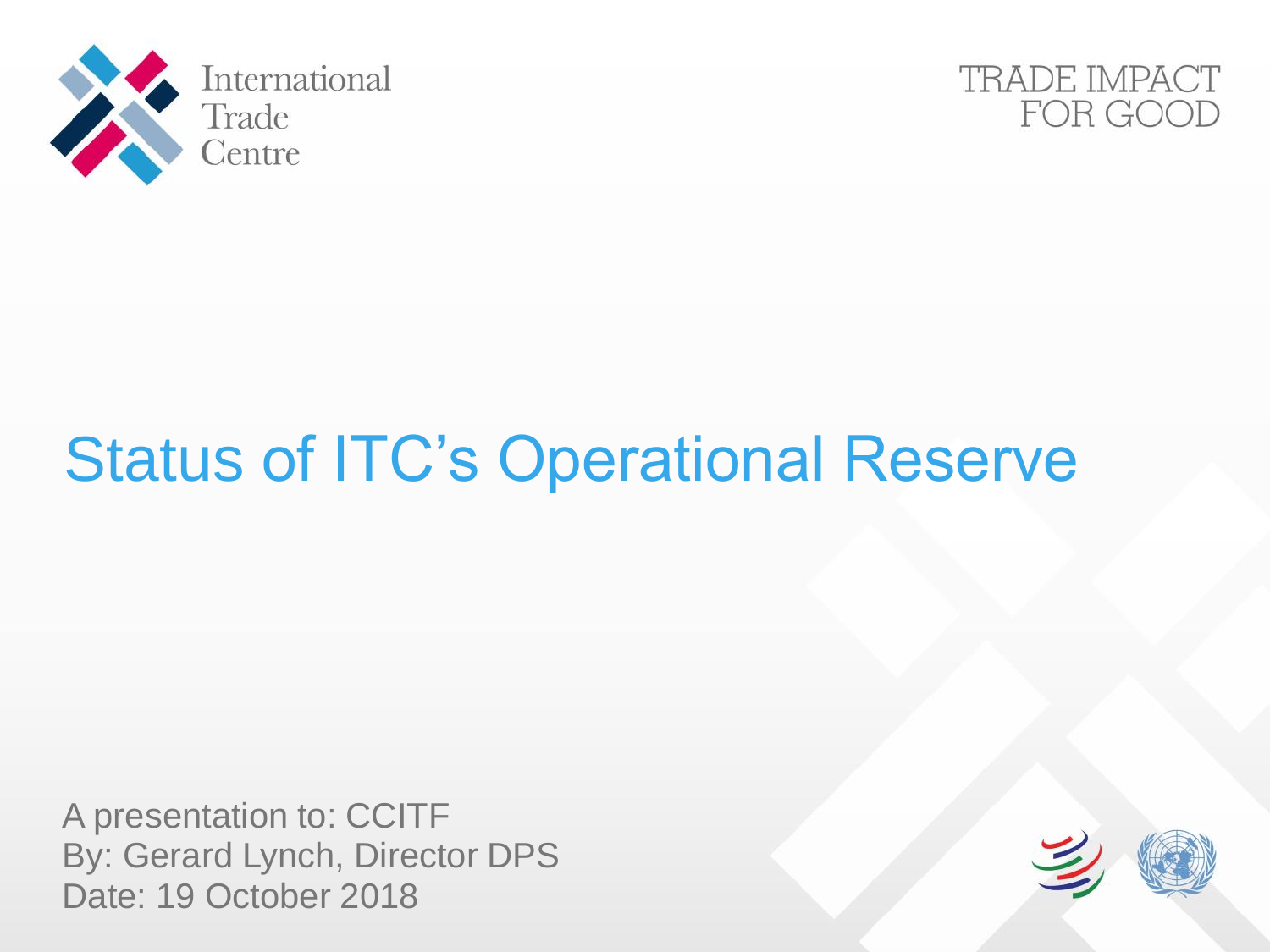## Level of ITC Operating reserve

- 1. The OR is used to cover delays in payment of voluntary contributions. Once agreements are signed, funds can be advanced from OR which is replenished upon receipt of the donor contribution.
- 2. OR is mainly made of contribution from funders and interests earned on donor contributions where ITC is allowed to use such interests.





TRADE IMPACT FOR GO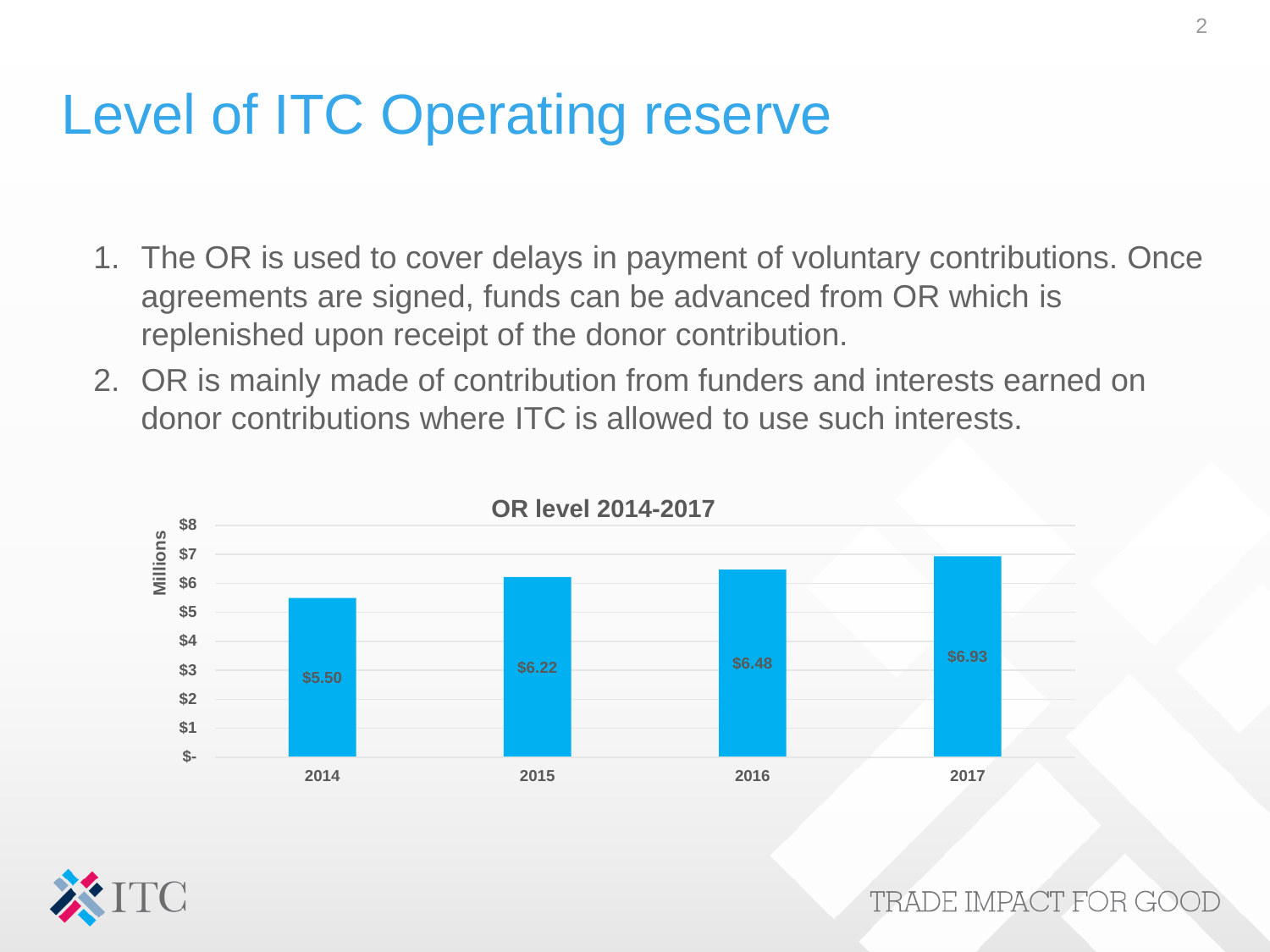## Operating Reserve Movements in 2018



**Available Receivables DFID Projects Receivables others funders**



TRADE IMPACT FOR GOOD